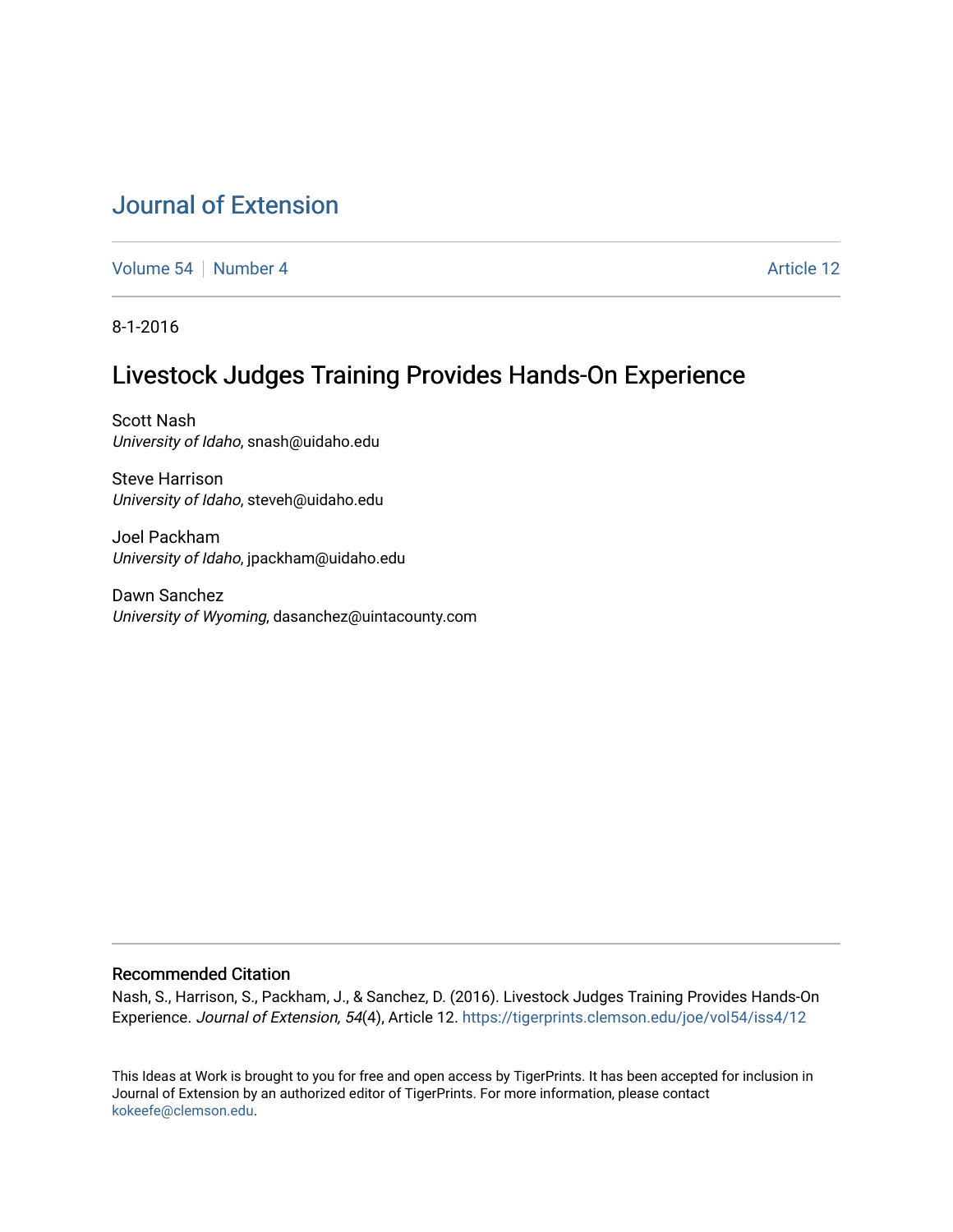

**August 2016 Volume 54 Number 4 Article # 4IAW6 Ideas at Work**

# **Livestock Judges Training Provides Hands-On Experience**

## **Abstract**

The judging of a market animal at a fair is the highlight of a youth-owned livestock project. Livestock judges are hired to evaluate youth projects at fairs. They are critical ambassadors for agriculture and influence countless youths and adults. Judges must be knowledgeable about current animal evaluation methods that support youth development. The circle of knowledgeable individuals qualified to evaluate animal projects is limited in the Intermountain West, making it difficult to find skilled judges. This necessitates hiring unqualified or untrained judges, limiting the educational experiences for participating youths. The Intermountain Livestock Judges Training was developed to train and update youth livestock judges.

### **Scott Nash**

Regional Youth Development Educator University of Idaho American Falls, Idaho [snash@uidaho.edu](mailto:snash@uidaho.edu)

### **Jim Jensen**

State 4-H Livestock Specialist Utah State University Provo, Utah [jimj@ext.usu.edu](mailto:jimj@ext.usu.edu)

**Steve Harrison** Extension Educator University of Idaho Soda Springs, Idaho [steveh@uidaho.edu](mailto:steveh@uidaho.edu)

## **Brett Kaysen** Animal Science **Instructor** Colorado State **University** Fort Collins, Colorado [Brett.Kaysen@colostat](mailto:Brett.Kaysen@colostate.edu) [e.edu](mailto:Brett.Kaysen@colostate.edu)

**Joel Packham** Extension Educator University of Idaho Burley, Idaho [jpackham@uidaho.edu](mailto:jpackham@uidaho.edu)

**Marc King** Extension Educator Montana State **University** Big Timber, Montana [mking@montana.edu](mailto:mking@montana.edu) **Dawn Sanchez** Extension Educator University of Wyoming Evanston, Wyoming [dasanchez@uintacoun](mailto:dasanchez@uintacounty.com) [ty.com](mailto:dasanchez@uintacounty.com)

# **Introduction**

Adults are hired to evaluate youth-owned livestock projects at fairs by applying accepted animal industry standards. These judges are critical ambassadors for agriculture, and because they evaluate youth-owned livestock, they have the opportunity to influence countless volunteer leaders and youths. Judges must be knowledgeable about current animal evaluation methods that support the mission of youth development. According to Sawer (1987), a judge can affect a 4-H member's attitude about a year-long learning experience or influence the direction of an entire program.

Extension personnel face challenges brought on by small numbers of qualified judges and limited budgets for hiring judges and, in some cases, have no choice but to hire unqualified judges. These situations limit the educational opportunities for youths at livestock shows. Brady, Griffin, and Kline (2003) determined that training horse show judges adequately in the areas of working with youth and judging and placing horses is an important part of creating a positive learning experience for 4-H members. Nash and Sant (2005) found that "livestock judging gives one the ability to analyze and organize thoughts quickly and logically" (Results section, para. 7),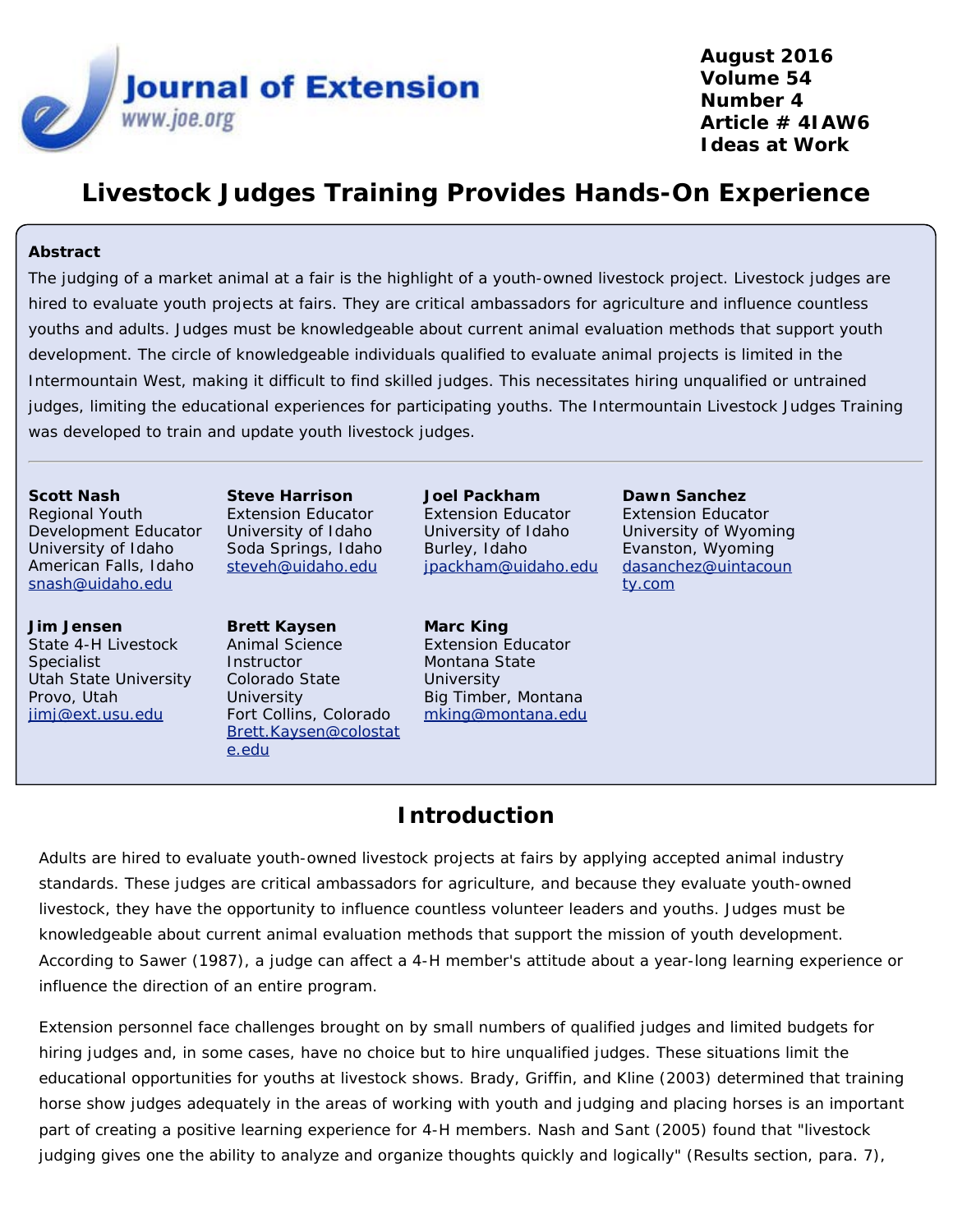and McCann (1998) determined that judging participants learn to evaluate the desirable and undesirable points of conformation in a class of animals. These findings indicate that valuable skills are associated with judging livestock shows.

A study of Indiana 4-H youths who had livestock animal projects revealed that raising livestock taught responsibility, commitment, increased self-confidence, people skills, decision-making skills, problem-solving skills, and the ability to work well with others (Rusk, Summerlot-Early, Machtmes, Talbert, & Balschweid, 2003). Another study (Sawer, 1987) determined that the most important role a judge plays is that of teacher. Because youths are gaining an increase in life skills by participating in the livestock project and judges have the opportunity to work closely with these youths when evaluating the project animal, these studies support the importance of training judges to understand the mission of youth development as it relates to evaluating youth livestock animal projects.

The challenges faced by a group of Extension faculty from Utah, Idaho, Colorado, Montana, and Wyoming in finding qualified livestock judges spurred the development of the Intermountain Livestock Judges Training. A search for training material to help develop livestock judges revealed that such materials were not available. A training program was developed to provide potential adult livestock judges with current meat-animal industry guidelines and up-to-date animal evaluation methods that support the mission of youth development.

The following training goals were developed to help drive the training: (a) teach participants the mission, role, and responsibility of being a judge at youth livestock shows; (b) increase participants' selection and judging abilities and the skills they need to train other livestock judges; (c) increase participants' knowledge of terminology related to youth livestock shows; and (d) teach participants how to interact with youths and parents to make the show-ring experience an educational and logical event.

Reaching these goals is critical to the training process. According to Eversole (1990), "livestock judging participants are provided the opportunity to expand their critical thinking, decision-making and communication skills" (Conclusion section, para. 1).

## **Materials and Methods**

In 2004, Extension team members traveled to the initial training location for a face-to-face meeting to plan the training and view the training location facilities. For trainings that have occurred since that time, the local host has had the responsibility of facility arrangement, and team members meet via four conference calls during the year to plan the training program and identify presenters. Presenters are carefully selected and are asked to demonstrate current livestock evaluation standards and explain how to work with youths in the show-ring and how to announce placement of animals to the audience using proper terminology.

From 2004 to 2015, 10 trainings were held; they occurred in Utah, Idaho, Colorado, Montana, and Wyoming. Industry and university experts from 11 states have taught participants about current livestock evaluation techniques. Having at least two presenters at each training provided for a variety of educational opportunities. The trainings were typically held at a location where animals were readily accessible for judging and near a harvest facility so that carcass evaluation could be incorporated as a teaching tool.

The training is a 3-day, 2-night event. On day 1, participants have the opportunity to evaluate one class of four animals of beef, sheep, swine, and meat goats. The animals are harvested, and on day 3 of the training, the carcasses are viewed hanging in the cooler. On day 2 of the training, participants conduct hands-on animal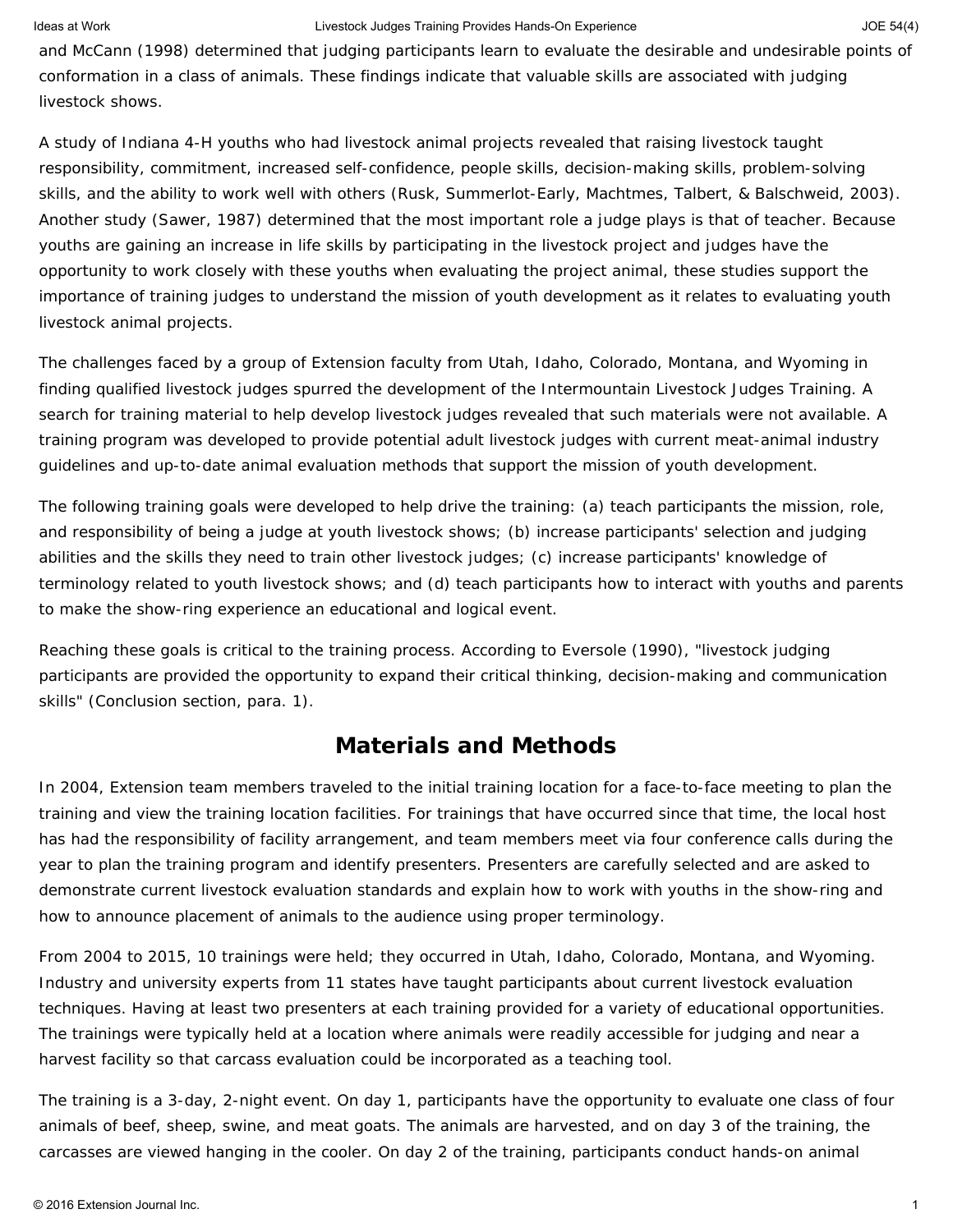evaluation of all four species. Market and breeding animals of each species as well as showmanship classes are evaluated. Allowing for reflection and review, classroom discussions are an important component of the training. Participants mark a judging card for each class judged, providing the opportunity for everyone to make a decision. All classes are part of a livestock-judging contest, with awards being presented at the closing session. During the judging of classes, participants are given the opportunity to speak in front of the group to share how and why they placed animals the way they did. Participants are able to receive immediate feedback from the discussion leader. The training program also includes a teen track; in addition to gaining livestock evaluation skills, youths in the teen track work with a presenter to learn proper animal description terms and an acceptable oral reasons format. The training concludes with a session that brings presenters together, allowing participants to ask questions and hear final thoughts from the experts. Meals and breaks are included in the registration.

An institutional review board–approved survey was conducted in 2012 to determine the impact of the trainings on all participants who had attended since 2004.The evaluation instrument used a 5-point scale to allow participants to respond to how influential the training was in reaching program goals. The survey was mailed to all past training participants, and a follow-up postcard was sent 3 weeks later. Of 128 surveys sent, 77 were completed, for a response rate of 60%. The data collected were in quantitative and qualitative forms. Of the 77 respondents, 46 had attended two or more trainings.

## **Results**

The survey revealed that the Intermountain Livestock Judges Training is a worthwhile activity that improves attendees' judging skills and positively influences personal growth. The quantitative data indicate that the training is highly influential in reaching the established goals. Participants were asked to rate on a scale from 1 to 5 (1 = *not influential at all*, 2 = *mildly influential*, 3 = *moderately influential*, 4 = *highly influential*, 5 = *extremely influential*) how significant the training was in helping them as a judge at youth shows (Table 1).

## **Table 1.**

## Impacts on Training Participants

|                                                                                        |    | <b>Frequency of</b> |           |                   |                |       |     |
|----------------------------------------------------------------------------------------|----|---------------------|-----------|-------------------|----------------|-------|-----|
|                                                                                        |    |                     | responses |                   |                |       |     |
| <b>Training goal</b>                                                                   | N  | М                   |           | $1\quad 2\quad 3$ |                | 4     | 5   |
| To understand a judge's role in youth development                                      | 77 | 3.92                |           |                   | 2 4 14         | 36 21 |     |
| To increase selection and judging skills and gain tools 77 4.24 2 2<br>to train others |    |                     |           |                   | $\overline{7}$ | 34    | -32 |
| To increase terminology related to youth livestock<br>shows                            | 77 | 4.13                |           |                   | 1 0 15         | 33    | 28  |
| To learn how to make the show-ring experience<br>educational and logical               | 77 | 4.10                |           |                   | 1 3 13         | 33 27 |     |
| To understand carcass evaluation in youth livestock<br>projects                        | 77 | 4.01                |           |                   | 1 0 19         | 34    | -23 |

Data collected indicated that before attending the first training in 2004, 36 respondents had judged 232 county fairs, 24 state shows, and 13 regional shows. The data showed that after participating in the trainings, 46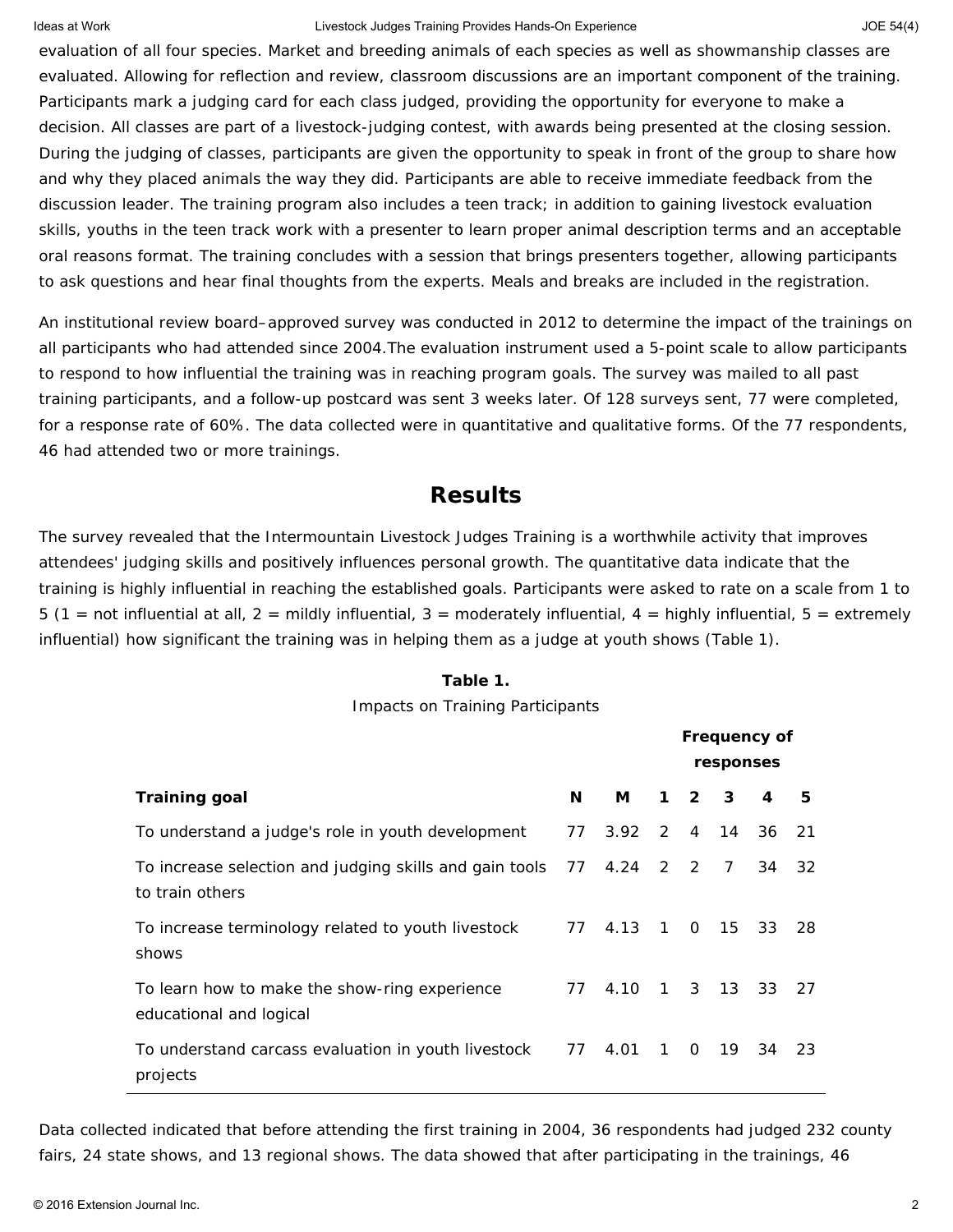respondents had judged an additional 318 county fairs, 29 state shows, and 15 regional shows. In all, the respondents had judged a total of 550 county fairs, 53 state shows, and 28 regional shows. By judging that many shows, the judges have interacted with many youths. The results indicated that new judges were trained, adding to the judging pool, and that trained judges had the opportunity to use skills gained to reach more youths. The number of judges who attended the training more than one time indicates that the training appeals to qualified livestock judges as a way to keep their judging skills current with the industry standards.

There were a total of 77 responses to the qualitative portion of the survey that included two open-ended questions. Responses to the first question, "How did participating in the Intermountain Livestock Judges Training influence your development as a judge?" included the following comments:

- "It gave excellent information on current industry standards for each animal. Great information on how to interact with youth you are judging. The carcass evaluations were an excellent learning experience."
- "Provided species specific evaluation framework and standards. Increased accuracy of decision making. Set a standard to measure my abilities by providing continuing education and updates of livestock industry trends in style and carcass industry demands. Set framework for being a responsible judge. Provided mentors to be inspired by and learn from."
- "I participated in the youth division and it helped a lot with oral reasons and terminology. Also, the swine clinic helped me to truly evaluate structure and describe it. It has also helped me find logic in tough classes and with my decision-making process."

The following comments are from the responses to the second question, "How did participating in the Intermountain Livestock Judges Training influence your personal growth?":

- "I am more confident. I am better able to communicate with youth in the show-ring. I can explain to clients in a one-on-one and group setting more easily. I am quicker to make decisions and I don't get frustrated when I have to think on my feet. I think I am better able to express myself in a variety of situations."
- "It helped me understand that each of us sees things from different perspectives, and that's OK."
- "It increased my self confidence. It helped me feel more comfortable interfacing with groups of people."

A review of the qualitative data revealed that 89% of the respondents indicated that the training had had a positive influence on them. The previously presented examples from the qualitative data indicate that the following training goals were met: increase participants' selection and judging abilities, increase participants' knowledge of terminology related to youth livestock shows, teach participants how to interact with youths and parents to make the show-ring experience an educational and logical event. Participants also were able to translate concepts learned at the training into everyday life.

# **Conclusions**

According to the Idaho Annual Extension Enrollment report, youth livestock projects continue to be the most popular projects for youth. Hiring trained judges is an important way to provide an educational experience at project completion. The Intermountain Livestock Judges Training positively affected the participants because